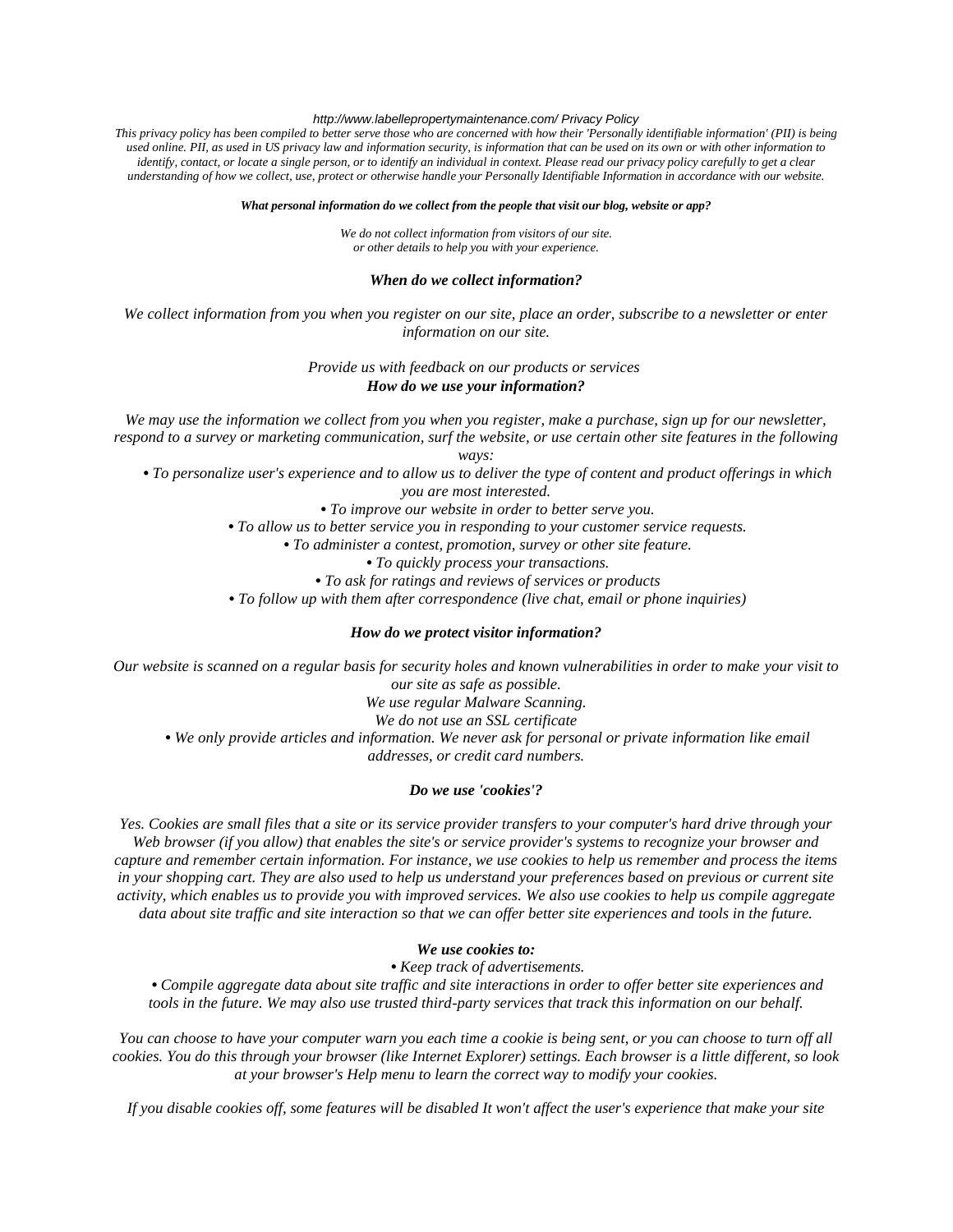*experience more efficient and some of our services will not function properly.*

*However, you can still place orders .*

## *Third-party disclosure*

*We do not sell, trade, or otherwise transfer to outside parties your personally identifiable information.*

## *Third-party links*

*We do not include or offer third-party products or services on our website.*

## *Google*

*Google's advertising requirements can be summed up by Google's Advertising Principles. They are put in place to provide a positive experience for users. https://support.google.com/adwordspolicy/answer/1316548?hl=en We have not enabled Google AdSense on our site but we may do so in the future.*

## *California Online Privacy Protection Act*

*CalOPPA is the first state law in the nation to require commercial websites and online services to post a privacy policy. The law's reach stretches well beyond California to require a person or company in the United States (and conceivably the world) that operates websites collecting personally identifiable information from California consumers to post a conspicuous privacy policy on its website stating exactly the information being collected and those individuals with whom it is being shared, and to comply with this policy. - See more at: http://consumercal.org/california-online-privacy-protection-act-caloppa/#sthash.0FdRbT51.dpuf*

### *According to CalOPPA we agree to the following:*

*Users can visit our site anonymously. Once this privacy policy is created, we will add a link to it on our home page or as a minimum on the first significant page after entering our website. Our Privacy Policy link includes the word 'Privacy' and can be easily be found on the page specified above.*

> *Users will be notified of any privacy policy changes: • On our Privacy Policy Page Users are able to change their personal information: • By emailing us*

*How does our site handle do not track signals?*

*We honor do not track signals and do not track, plant cookies, or use advertising when a Do Not Track (DNT) browser mechanism is in place.*

*Does our site allow third-party behavioral tracking?*

*It's also important to note that we do not allow third-party behavioral tracking*

## *COPPA (Children Online Privacy Protection Act)*

*When it comes to the collection of personal information from children under 13, the Children's Online Privacy Protection Act (COPPA) puts parents in control. The Federal Trade Commission, the nation's consumer protection agency, enforces the COPPA Rule, which spells out what operators of websites and online services must do to protect children's privacy and safety online. We do not specifically market to children under 13.*

## *Fair Information Practices*

*The Fair Information Practices Principles form the backbone of privacy law in the United States and the concepts*